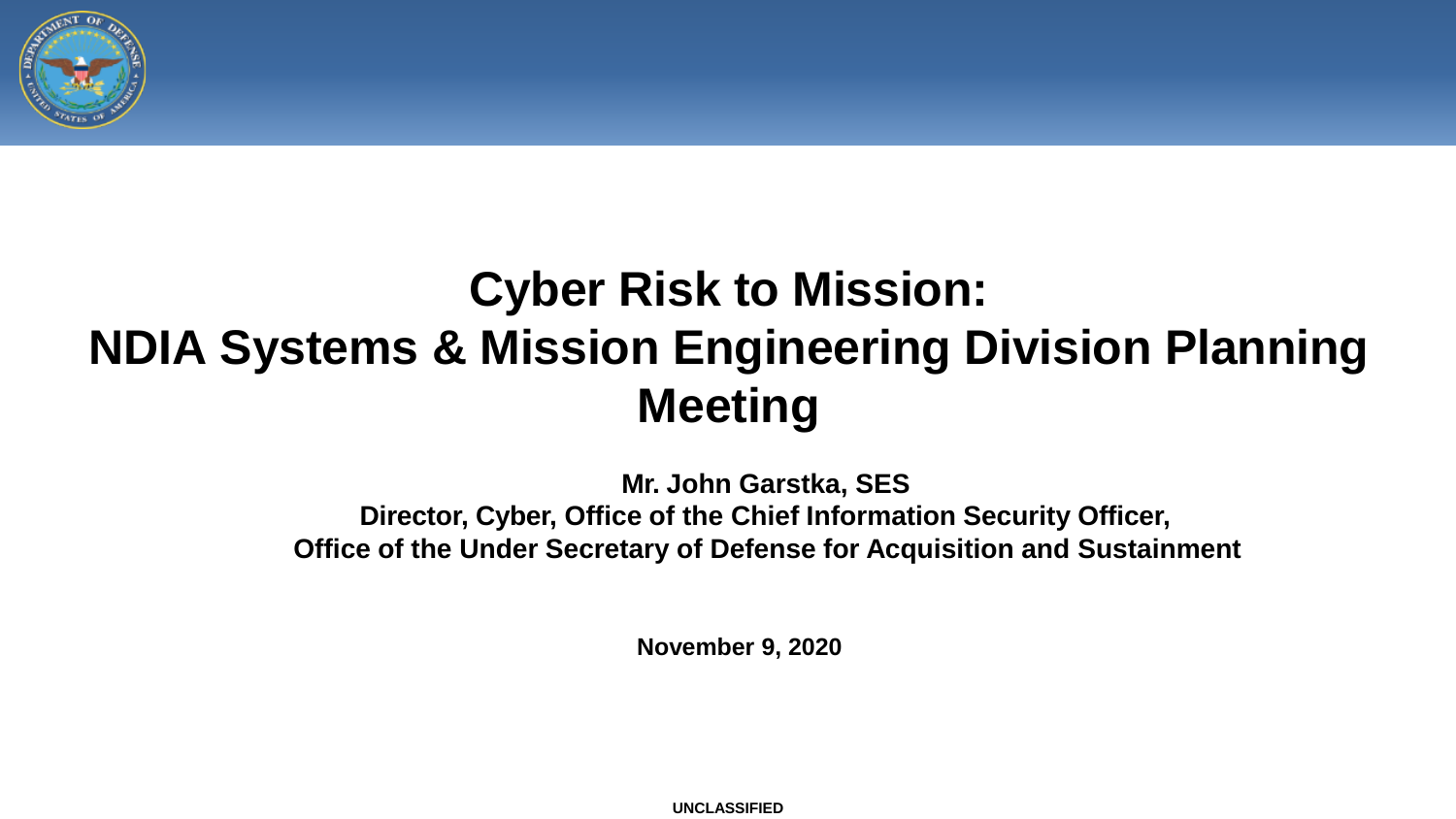

## **National Defense Strategy - 2018**

### *Strategic Environment*

• *Challenges to the U.S military advantage* represent another shift in the global security environment. For decades the United States has enjoyed uncontested or dominant superiority in every operating domain. We could generally deploy our forces when we wanted, assemble them were we wanted, and operate how we wanted. *Today, every domain is contested – air, land, sea, space, and cyberspace.*

### **Build a More Lethal Force**

- *Space and Cyberspace as warfighting domains:* The Department will prioritize investments in resilience, reconstitution, and operations to assure our space capabilities. We will also invest in *cyber defense, resilience*, and continued integration of cyber capabilities into the full spectrum of military operations.
- *Command, control, communications, computers and intelligence, surveillance, and reconnaissance (C4ISR)***.** Investments will prioritize developing resilient, survivable, federated networks and information ecosystems from the tactical level up to strategic planning. Investments will also prioritize capabilities to gain and exploit information, deny competitors those same advantages, and enable us to provide attribution while defending against and holding accountable state or non-state actors during cyberattacks.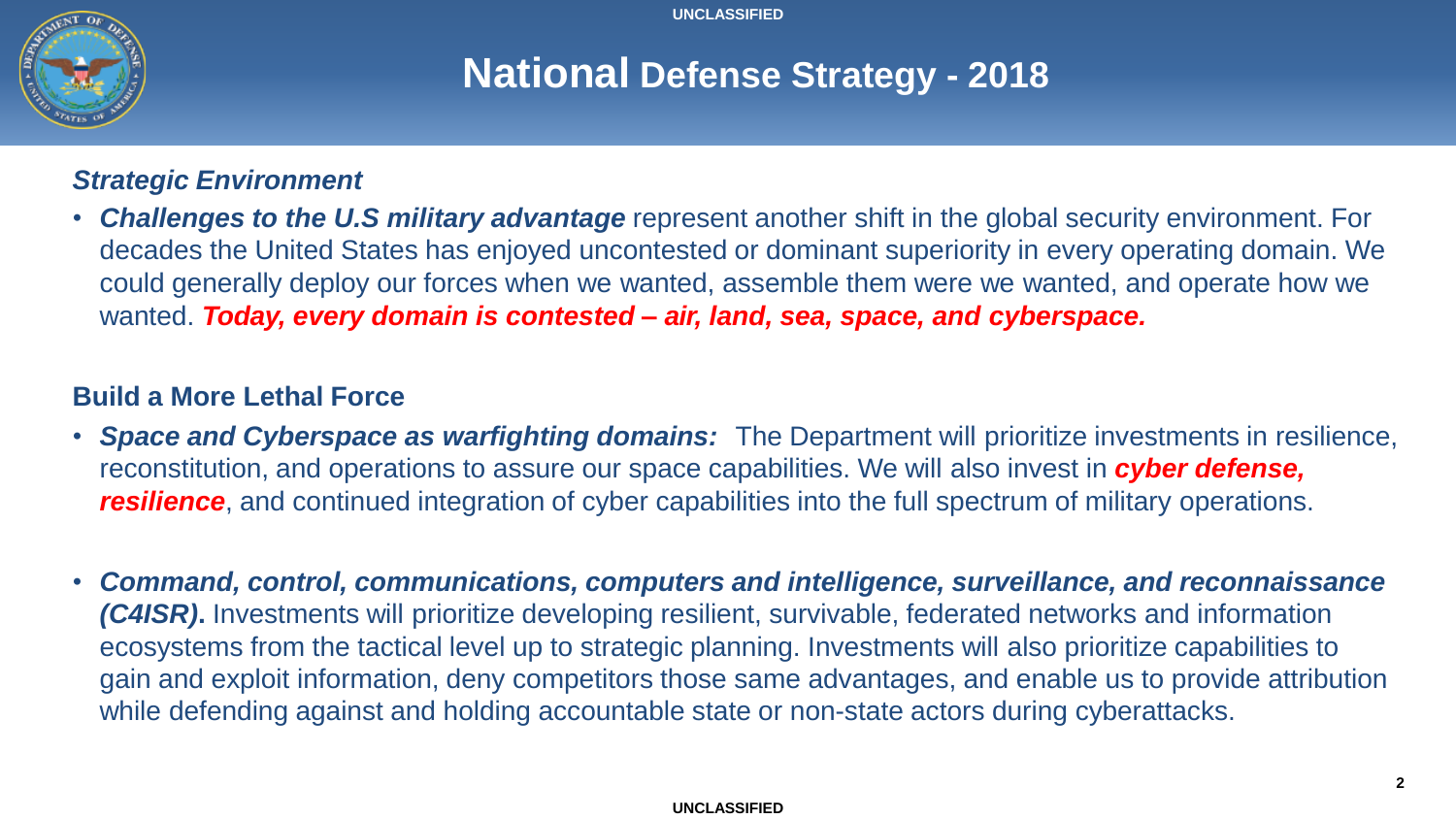

## **DoD Cyber Strategy – 2018: Key Objectives**

- **1. Ensuring the Joint Force can achieve its missions in a contested cyberspace domain.**
- **2. Enhancing Joint Force military advantages through the integration of cyber capabilities into planning and operations.**
- **3. Deterring, preempting, or defeating malicious cyber activity targeting U.S. critical infrastructure that is likely to cause a significant cyber incident.**
- **4. Securing DoD information and systems, including on non-DoD-owned networks, against cyber espionage and malicious cyber activity.**
- **5. Expanding DoD cyber cooperation with allies, partners, and private sector entities.**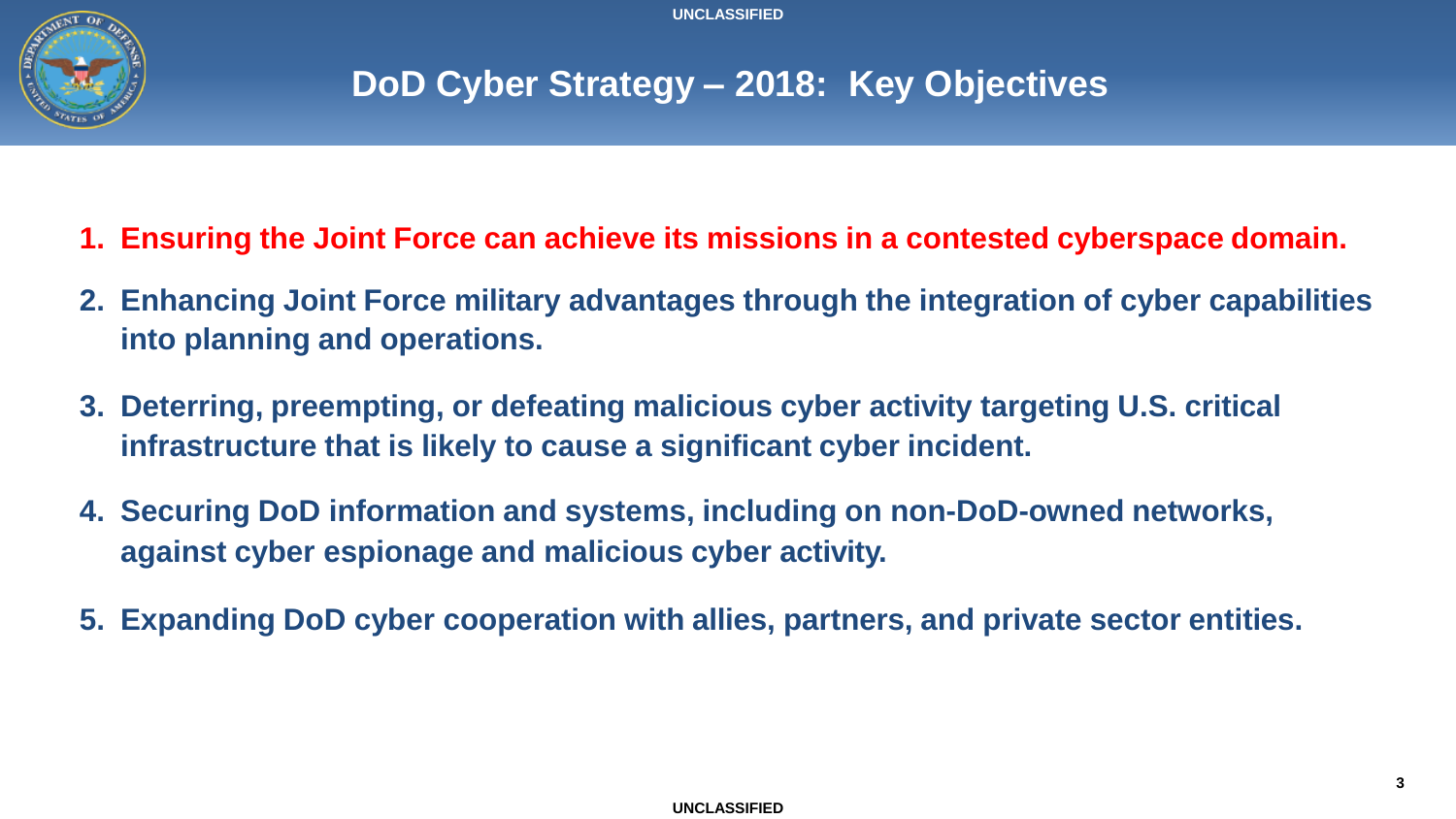

### **Have We Built/Are We Building "Battleships"?**



Ref: Army-Navy Football Game Program, Franklin Memorial Stadium, Philadelphia, Pennsylvania, November 29, 1941. Page 180. Navy defeated Army, 14-6.

### *You are never as invincible as you believe*

A classic bow shot of the U.S.S. Arizona with the following caption: "A bow on view of the U.S.S. Arizona as she plows into a huge swell. It is significant that despite the claims of air enthusiasts no battleship has yet been sunk by

bombs."

On December 7, just one week after this game was played, the Arizona was sunk by bombs dropped by Japanese aircraft with a great loss of life.

#### **UNCLASSIFIED**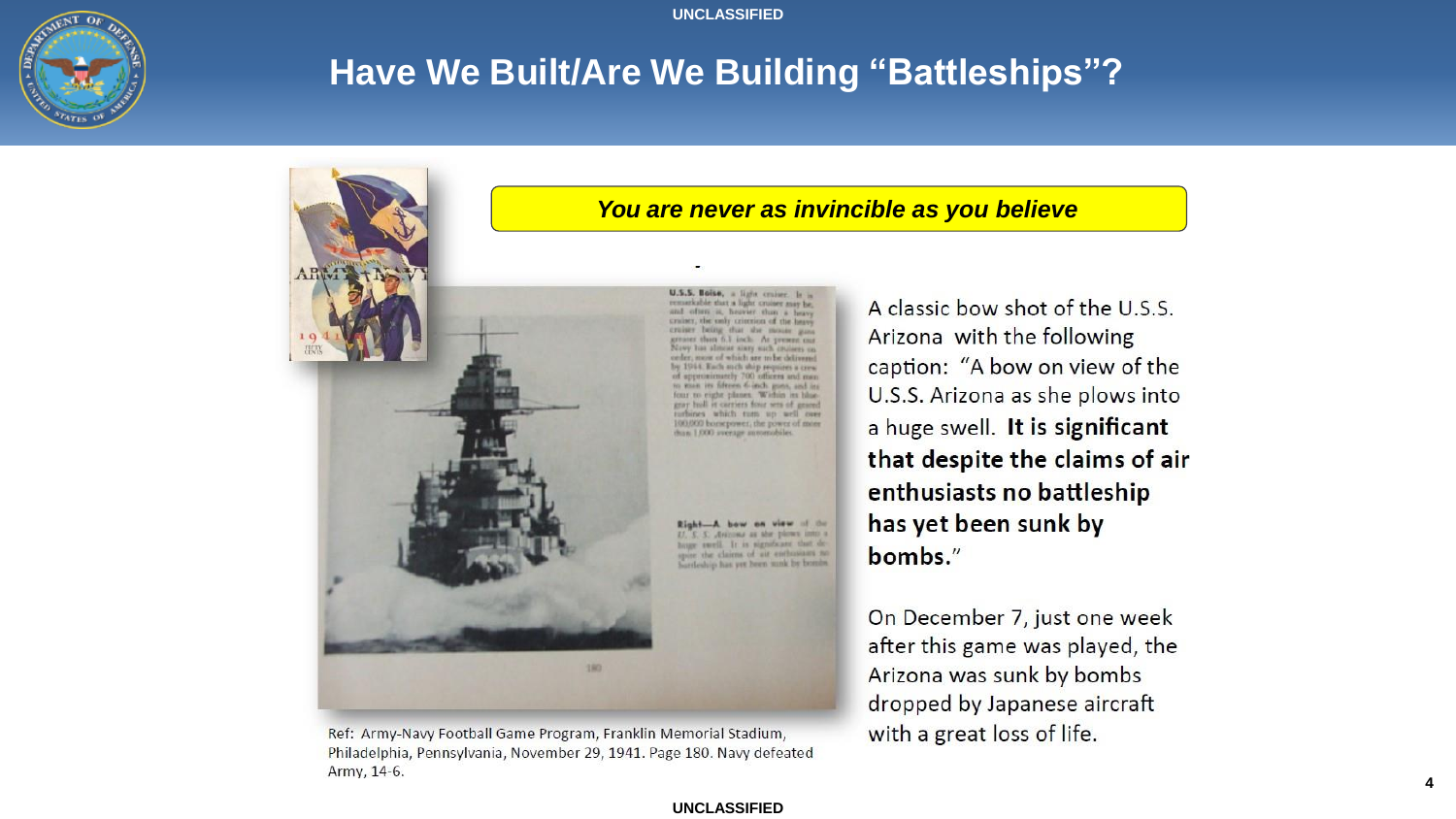

### **Cyber Risk to Mission: The Mission Stack**

**Cyber Risk to Mission: How it Fits Together** 

| <b>DoD Missions</b>                                                                                               |  | People, Process &<br><b>CONOPS</b>                  |
|-------------------------------------------------------------------------------------------------------------------|--|-----------------------------------------------------|
| • DoD Weapon Systems / Platforms<br>FY16 NDAA Section 1647                                                        |  | Information<br>Technology (IT)                      |
| . DoD IT and Networks<br><b>. DoD Critical Infrastructure</b><br>FY17 NDAA Section 1650<br>FY18 NDAA Section 1643 |  |                                                     |
| <b>• Commercial Critical Infrastructure</b>                                                                       |  | Operational<br>Technology (OT)<br>[ICS/SCADA, etc.] |
| • Defense Industrial Base<br><b>DIB Cybersecurity</b><br><b>Supply Chain Risk Management</b>                      |  |                                                     |

ICS: Industrial Control System SCADA: Supervisory Control and Data Acquisition

#### **UNCLASSIFIED**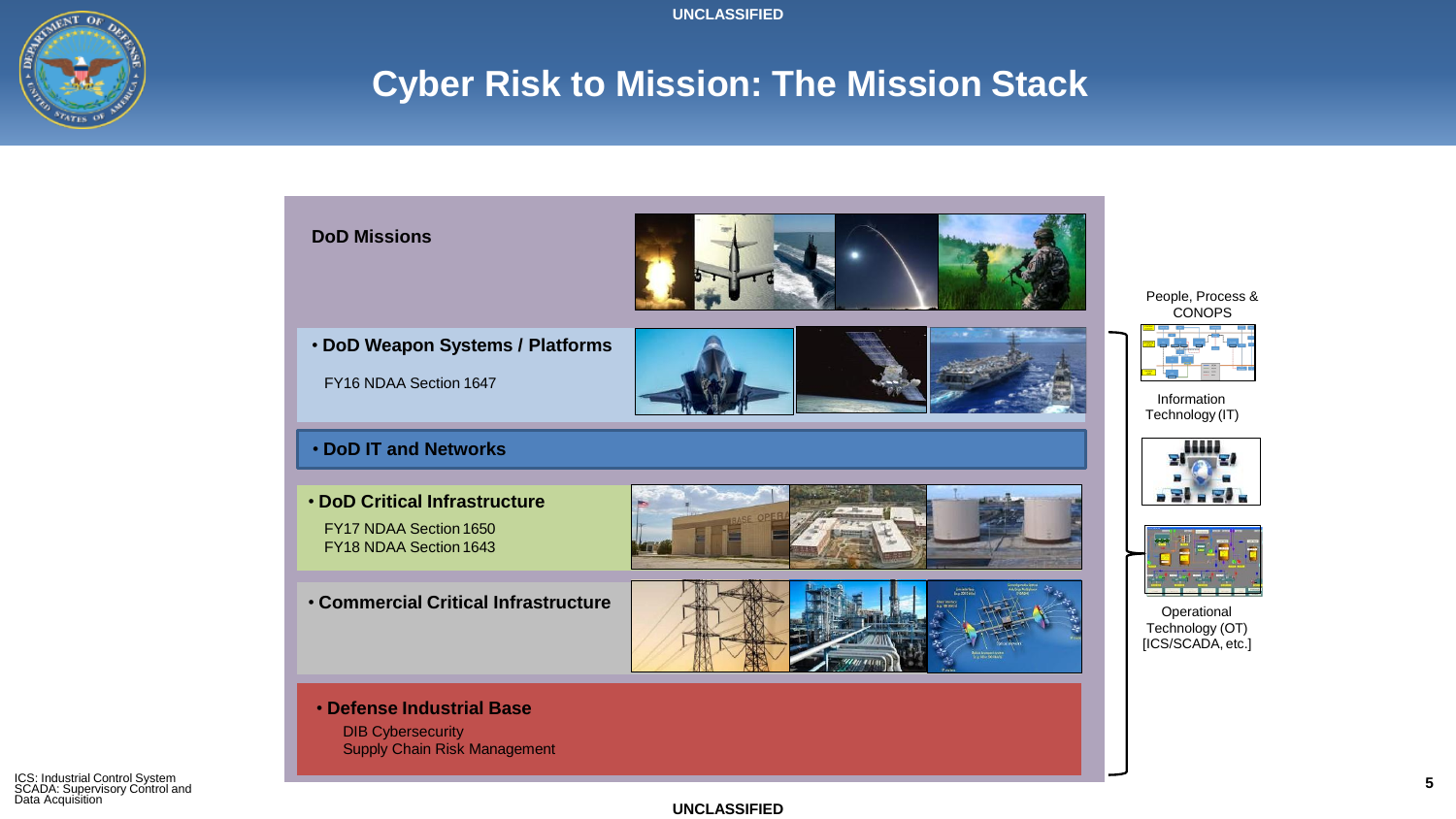

### **Operating in a Contested Cyber Environment**

- **Cyber Risk to Mission is present whenever the cyber or cyber-enabled capabilities that a commander depends upon fail to match operational expectations putting the mission at risk**
- CRM is not about why one's cyber and cyber-enabled capabilities do not satisfy mission requirements; it is about the consequence to mission effectiveness that results from adversely impacted cyber capabilities
- Cyber Risk to Mission is an "All Hazard" Risk; a shortfall in cyber and/or cyber-enabled capability can result from a variety of causes (not only as a result of cyberattacks but could be a result of a kinetic attack or an accident)
- The attack surface includes much more than the network itself; we need to defend the entire mission stack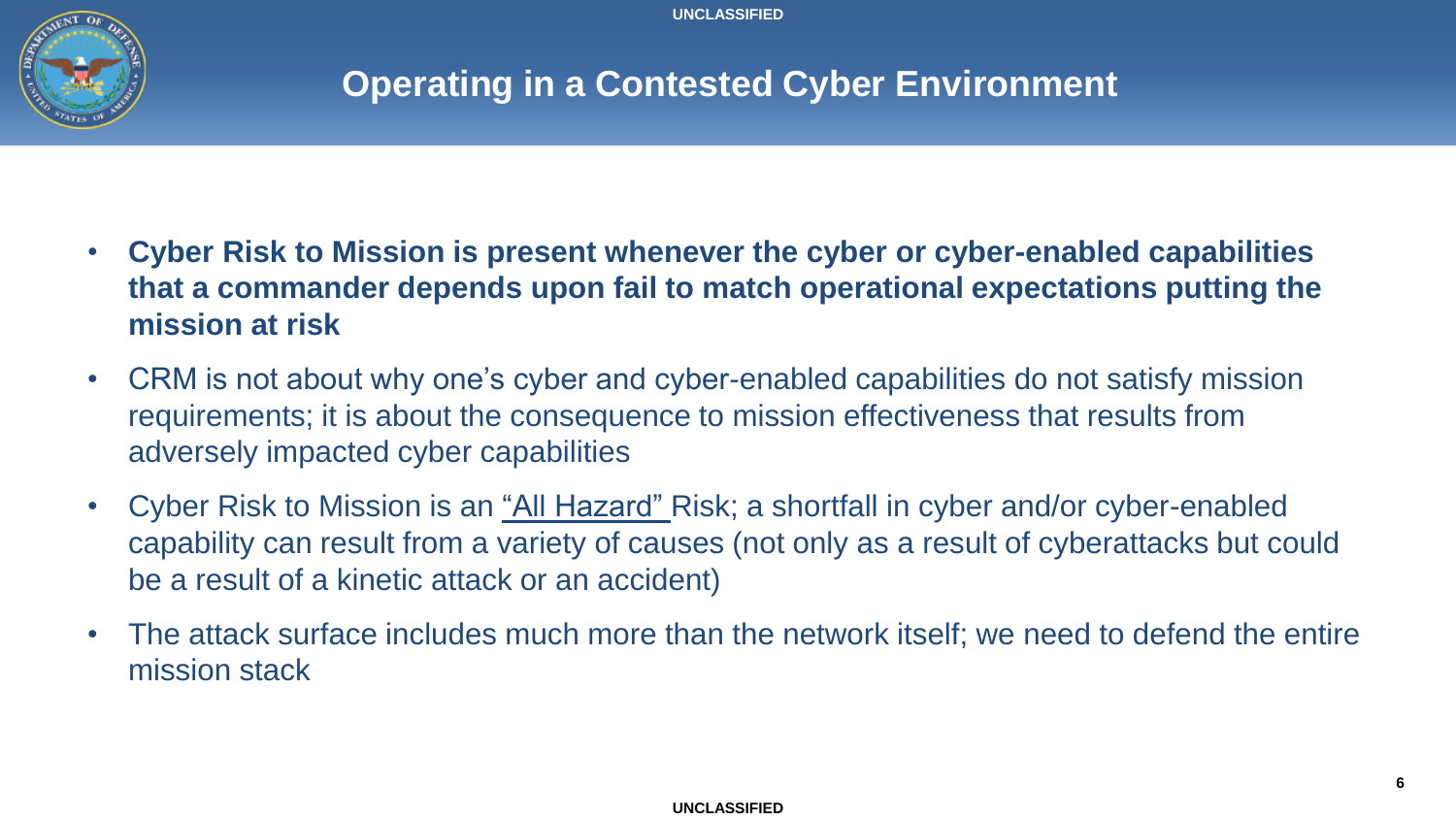

### **Mission Resiliency Wargame Overview**

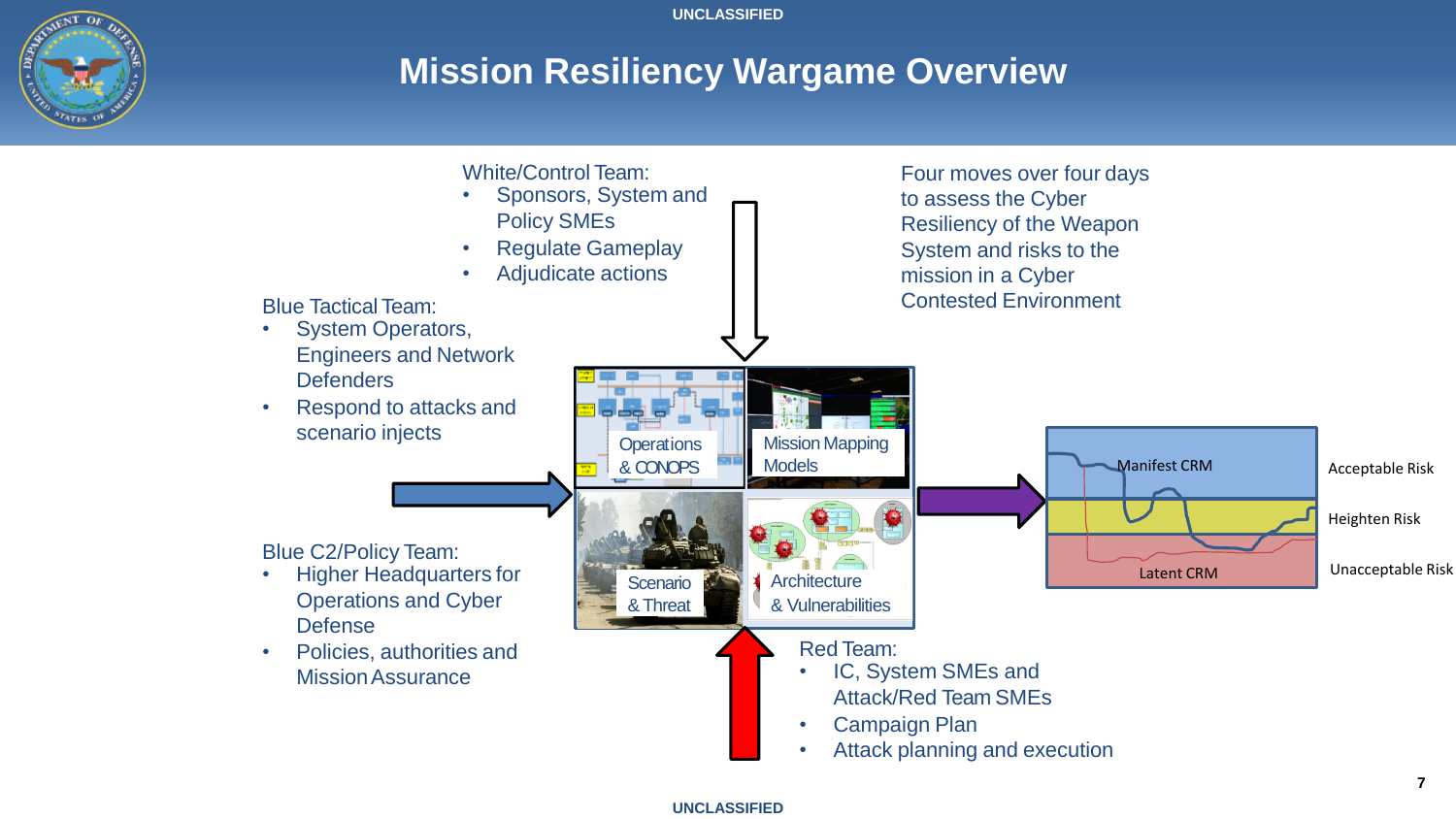

### **Understanding and Countering Cyber Risk to Mission Takes Ongoing Cooperative Efforts**